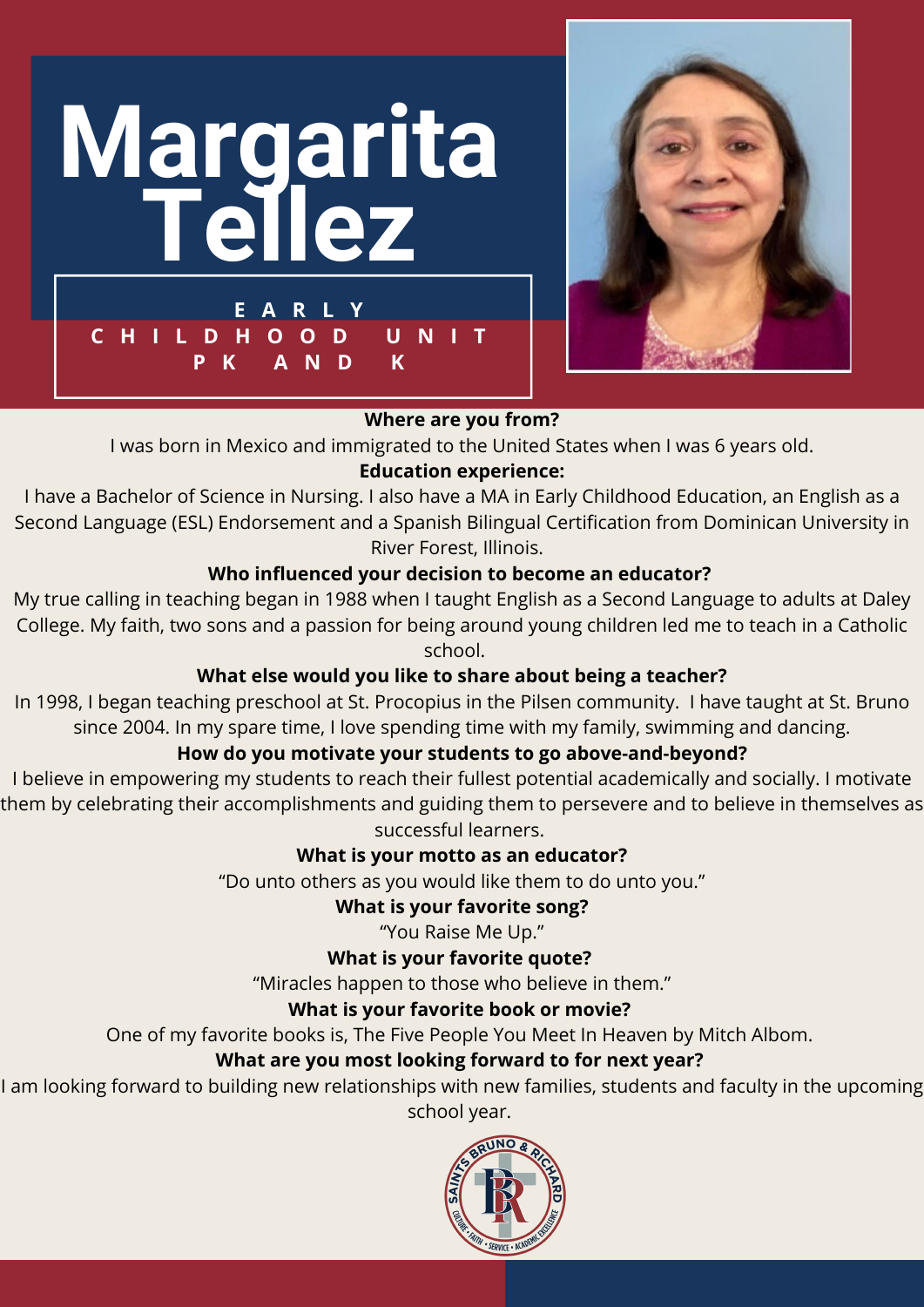



I am from Chicago, IL.

#### **Education experience:**

I started my career at a child care center on the North Side of Chicago working with infants to preschool aged children. After I received my Bachelors in Early Childhood I came to St. Richard School in 2019.

#### **Who influenced your decision to become an educator?**

My third grade teacher influenced my decision to become a teacher. She made everything fun. She was supportive and caring. I wanted to be just like her.

#### **What else would you like to share about being a teacher?**

I love being a teacher, I love being creative with the children and having a fun time learning. I love the stories and laughter coming from the children.

#### **How do you motivate your students to go above-and-beyond?**

I will develop an environment where the students feel special and feel comfortable talking to me. I will establish clear expectations.

#### **What is your motto as an educator?**

"Be the best you can."

# **What is your favorite song?**

I don't have a favorite song.

#### **What is your favorite quote?**

"Always remember that you are absolutely unique. Just like everyone else." -Margaret Mead

### **What is your favorite book or movie?**

Movie: Harry Potter Series

## **What are you most looking forward to for next year?**

I am looking forward to our schools coming together. I am excited to meet my new students. I know next year will be different but it's going to be a great year!

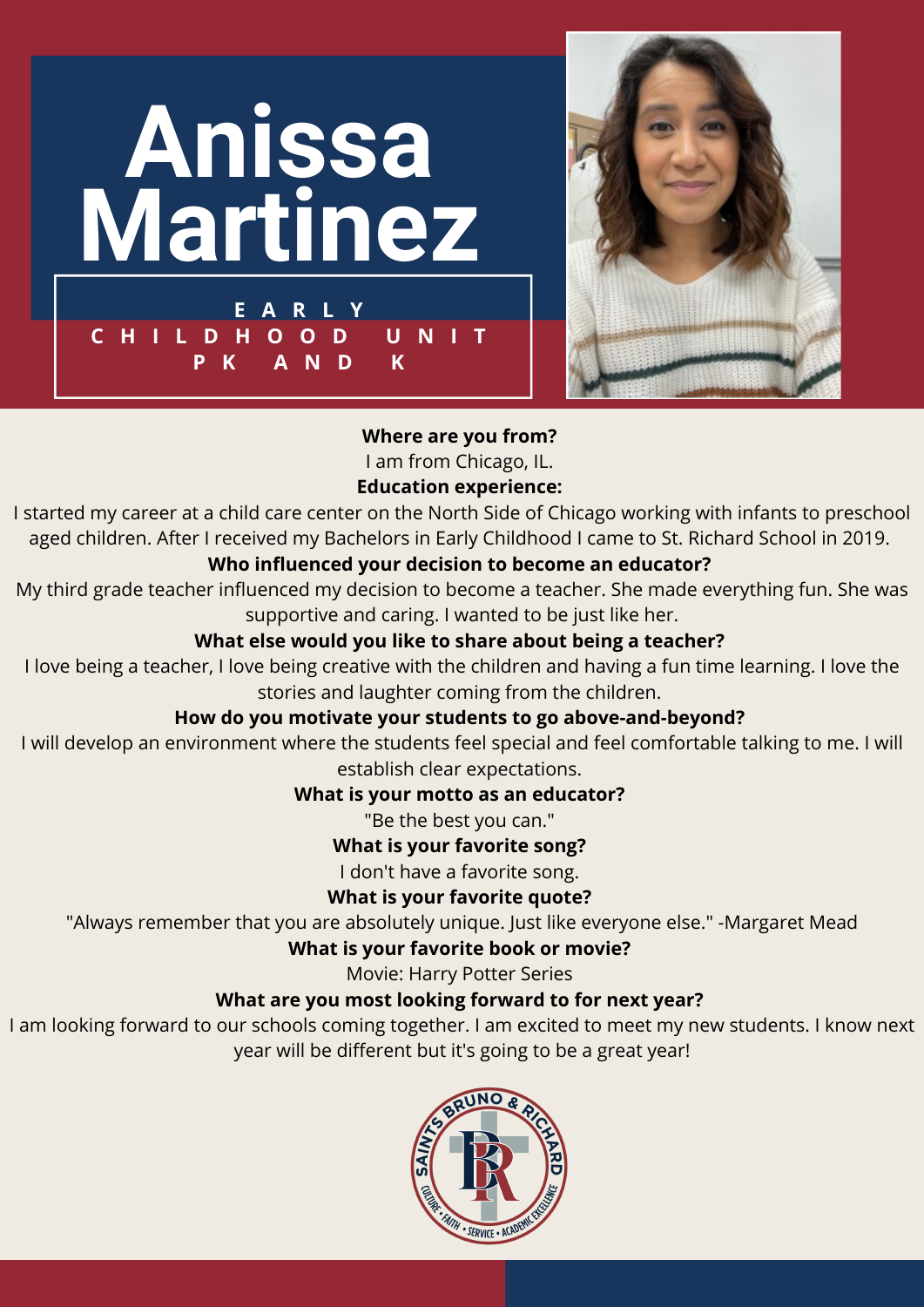



I am from Chicago.

# **Education experience:**

I have been in education for 21 years.

# **Who influenced your decision to become an educator?**

My mother influenced my decision to become a teacher, she was a teacher too.

# **What else would you like to share about being a teacher?**

I love working with children and seeing their eyes light up when they learn something

new.

# **How do you motivate your students to go above-and-beyond?**

I motivate my students to go above and beyond by telling them that the sky's the limit! Reach for the stars!

# **What is your motto as an educator?**

"Mistakes are proof that you are trying."

# **What is your favorite song?**

"Livin' on a Prayer."

# **What is your favorite book or movie?**

Harry Potter

# **What are you most looking forward to for next year?**

I am looking forward to working with my new students and coworkers. I have some new ideas to help make learning more fun!

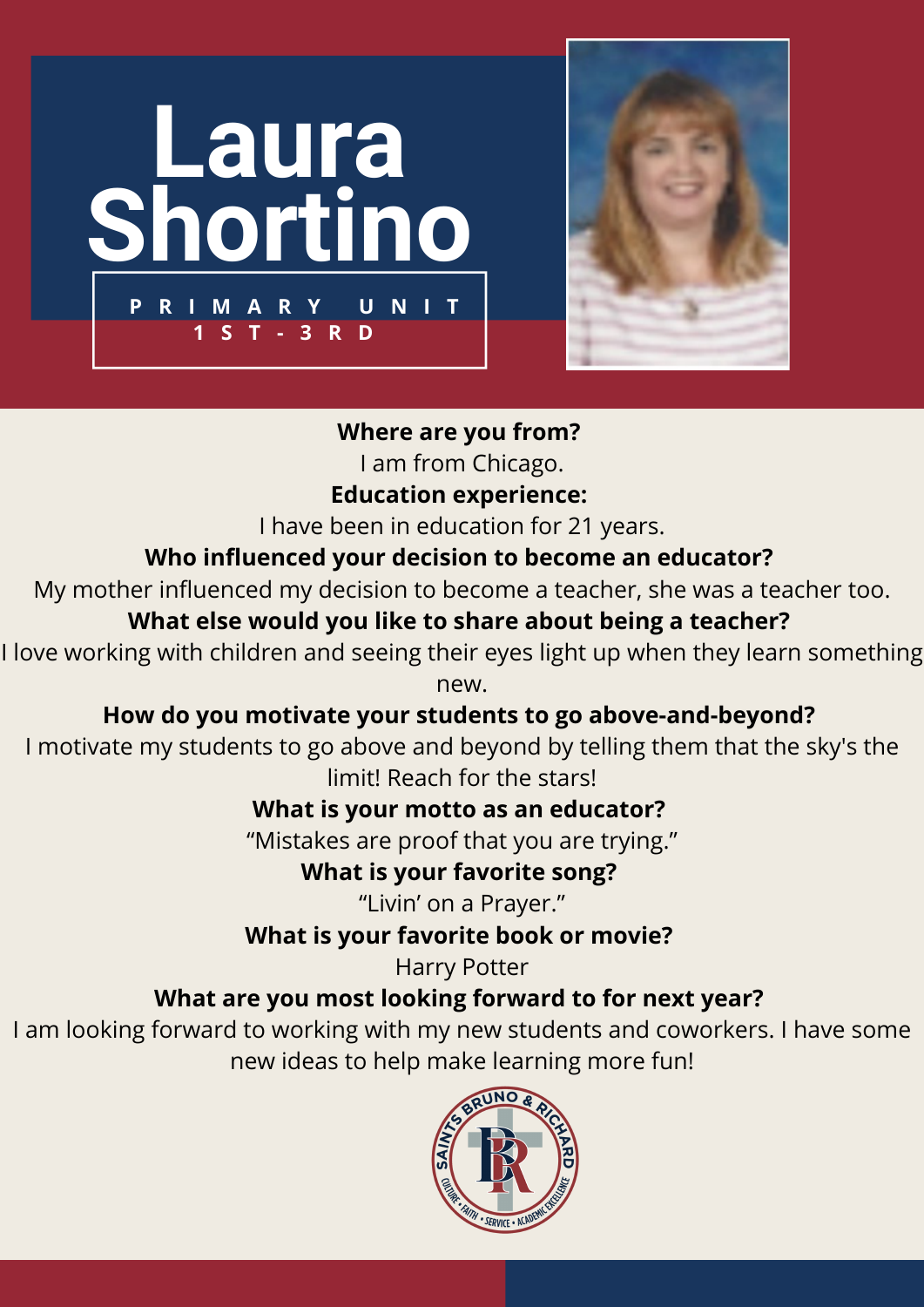



I was born and raised in Chicago. I am a proud South Side girl!

# **Education experience:**

I have a Bachelors in Education from St. Mary's University and a Masters in School Counseling from Concordia University. I have taught for the Archdiocese, Chicago Public Schools, and a suburban district.

# **Who influenced your decision to become an educator?**

My mother was a teacher and I saw how much she loved teaching. I wanted to be like her.

# **What else would you like to share about being a teacher?**

I absolutely love being a teacher! It is the only thing I've ever wanted to be.

# **How do you motivate your students to go above-and-beyond?**

I tell my students that everyday is a new adventure. My students can achieve their goals as long as they try, believe in themselves, and never give up.

# **What is your motto as an educator?**

"In a world where you can be anything, be kind."

# **What is your favorite song?**

"Sister" by The Dave Matthews Band

# **What is your favorite quote?**

"You cannot get through a single day without having an impact on the world around you. What you do makes a difference. You just have to decide what kind of difference you want to make."- Jane Goodall

# **What is your favorite book or movie?**

I have too many favorite books! My favorite movie is The Sound of Music.

# **What are you most looking forward to for next year?**

Everything! I am looking forward to meeting new students, new families, and new colleagues.

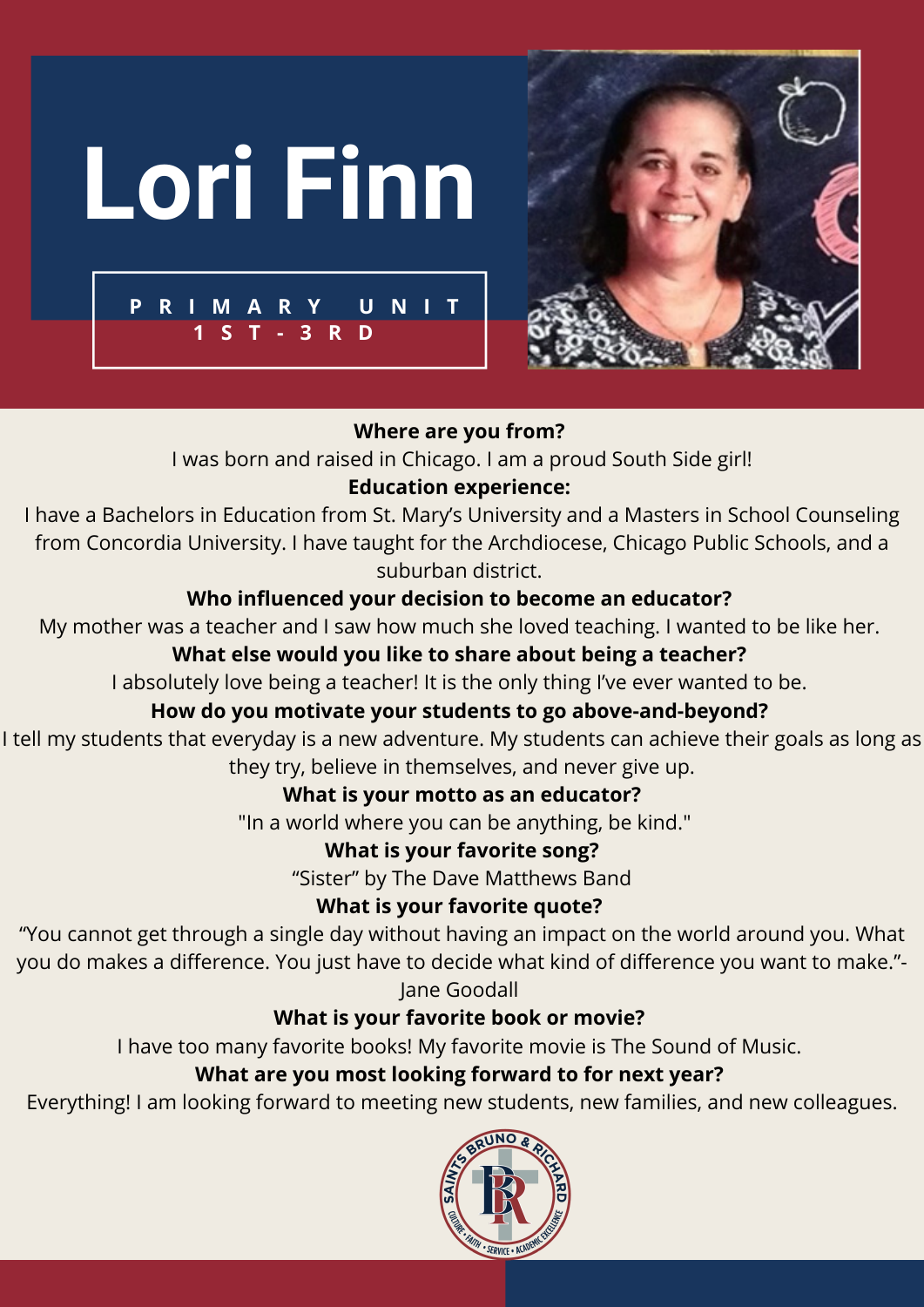



I was born and raised on the South Side of Chicago in the Canaryville neighborhood.

#### **Education experience:**

I attended Albion College in Albion, Michigan where I received my Bachelor's degree in Integrated Science with a minor in Geology and a concentration in Elementary Education.

#### **Who influenced your decision to become an educator?**

The people that played a big role influencing my decision to be an educator were some of the wonderful elementary teachers I had.

#### **What else would you like to share about being a teacher?**

Being a teacher, you are always thinking outside the box, finding new ways to do things, and learning about yourself. You also get the opportunity to watch your students grow and succeed each and everyday.

#### **How do you motivate your students to go above-and-beyond?**

In my classroom I motivate my students by helping them build up their confidence. When students begin to believe in themselves is when you see them put their best effort into things.

#### **What is your motto as an educator?**

"My motto as a teacher is that relationship building with students is one of the most important things. I believe that once you have that relationship it helps you connect with that student both academically and personally."

#### **What is your favorite song?**

"Don't Stop Believing" - Journey

#### **What is your favorite quote?**

"Some of your greatest pains become your greatest strengths"

#### **What is your favorite book or movie?**

I have too many to name.

#### **What are you most looking forward to for next year?**

I am looking forward to both of our communities coming together and all the new students and families I will be able to meet. I am excited to see all the new things and events that we will be able to do. Next year will be very different, but it will be a great year.

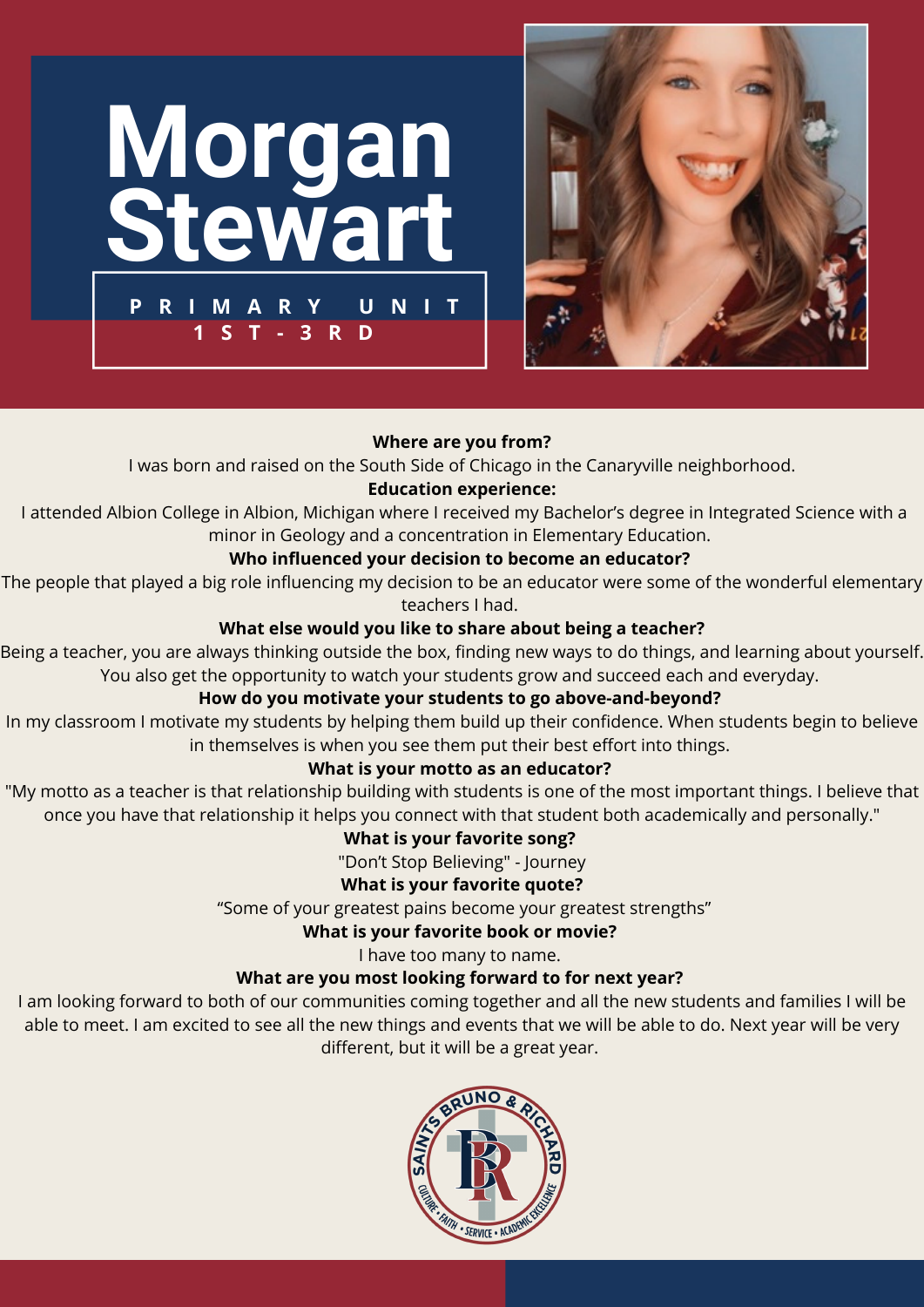



I was born and raised in Chicago and currently live in Tinley Park.

## **Education experience:**

I attended Catholic schools throughout my education and graduated from St. Xavier University with a Bachelors in Education.

#### **Who influenced your decision to become an educator?**

I grew up with several educators in my family. I would help my aunt set up her classroom each fall. My interest in teaching began at that time when I was in second grade and stayed with me through high school.

#### **What else would you like to share about being a teacher?**

One of the best parts of teaching for me is when I am able to help a student that is struggling and then see their joy when they are successful!

## **How do you motivate your students to go above-and-beyond?**

I try to motivate my students by offering them the opportunity to improve upon what they did and challenge themselves to do better. I let them know that their mistakes are just the necessary steps on their way to success.

## **What is your motto as an educator?**

"Believe in yourself!"

## **What is your favorite song?**

"Float On"

**What is your favorite quote?**

"If it was easy, everyone would do it!"

**What is your favorite book or movie?**

I love the Harry Potter series!

# **What are you most looking forward to for next year?**

Meeting all the new students and staff when the schools combine into one.

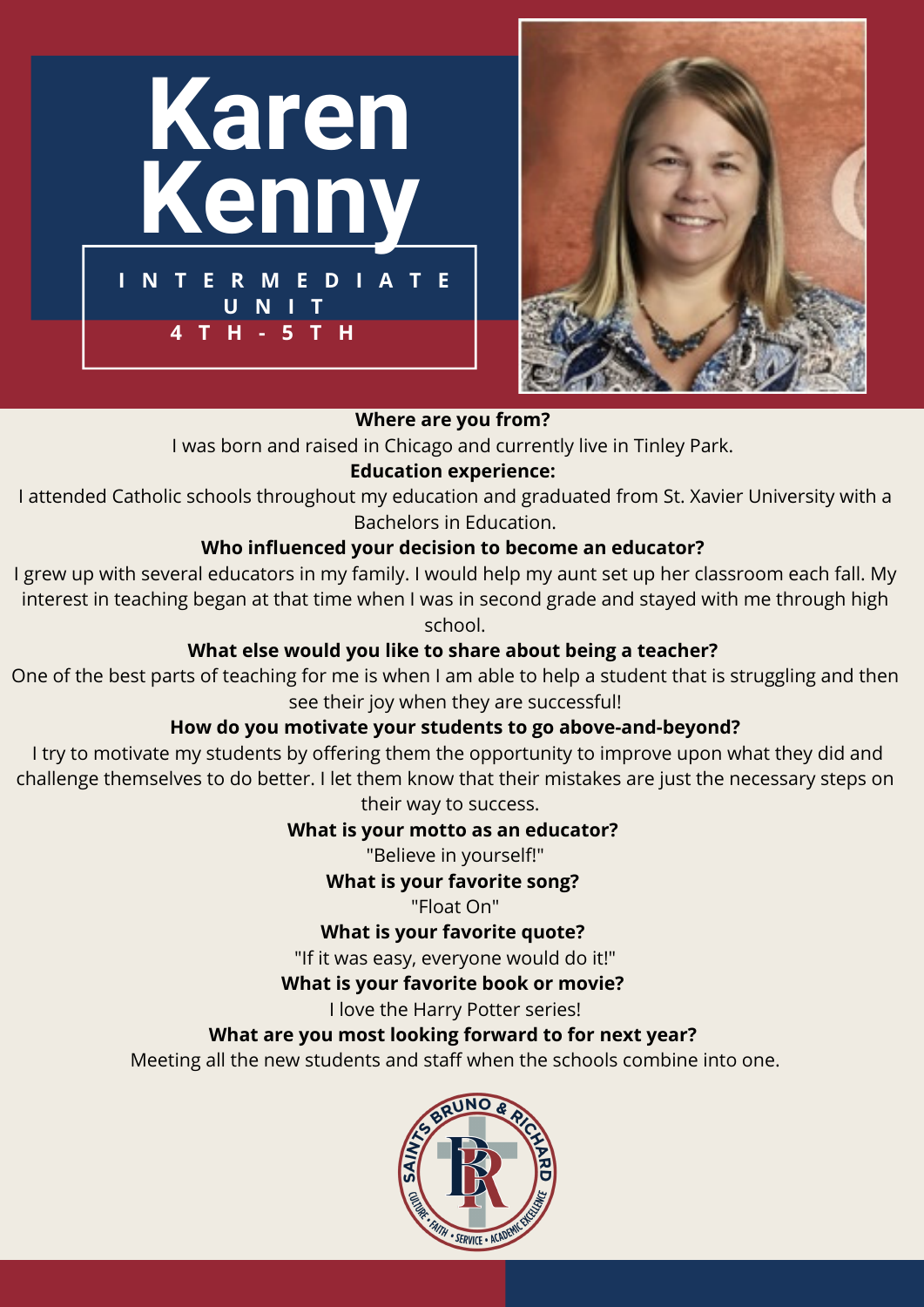



I am from Hazard, Kentucky.

#### **Education experience:**

I have taught all ages from preschool to university, with a focus in the subjects of literacy, English Language Arts, and English as a New Language. I have been teaching junior high ELA at St. Richard for 5

years.

#### **Who influenced your decision to become an educator?**

My grandma and my great grandma were both teachers. My grandpa was a teacher, basketball coach, athletic director, and superintendent. I see teaching as a family legacy, and I am honored to follow in their footsteps.

#### **What else would you like to share about being a teacher?**

I love helping students find texts they connect with and guiding them to find their unique voices. Every student in my classroom has something very important to say, and I love helping them discover how to share their ideas effectively.

#### **How do you motivate your students to go above-and-beyond?**

I try to give my students assignments that are relevant to their real lives and to share readings with them that mirror their experiences.

#### **What is your motto as an educator?**

"Work hard and be kind."

#### **What is your favorite song?**

**"**The Lakes" by Taylor Swift

#### **What is your favorite quote?**

"Do the best you can until you know better. Then when you know better, do better." --Maya Angelou

#### **What is your favorite book or movie?**

My favorite book to read is Jane Eyre by Charlotte Bronte. My favorite book to teach is The Outsiders by S.E. Hinton. My favorite movie is The Princess Diaries.

#### **What are you most looking forward to for next year?**

I'm looking forward to meeting all of my new students.

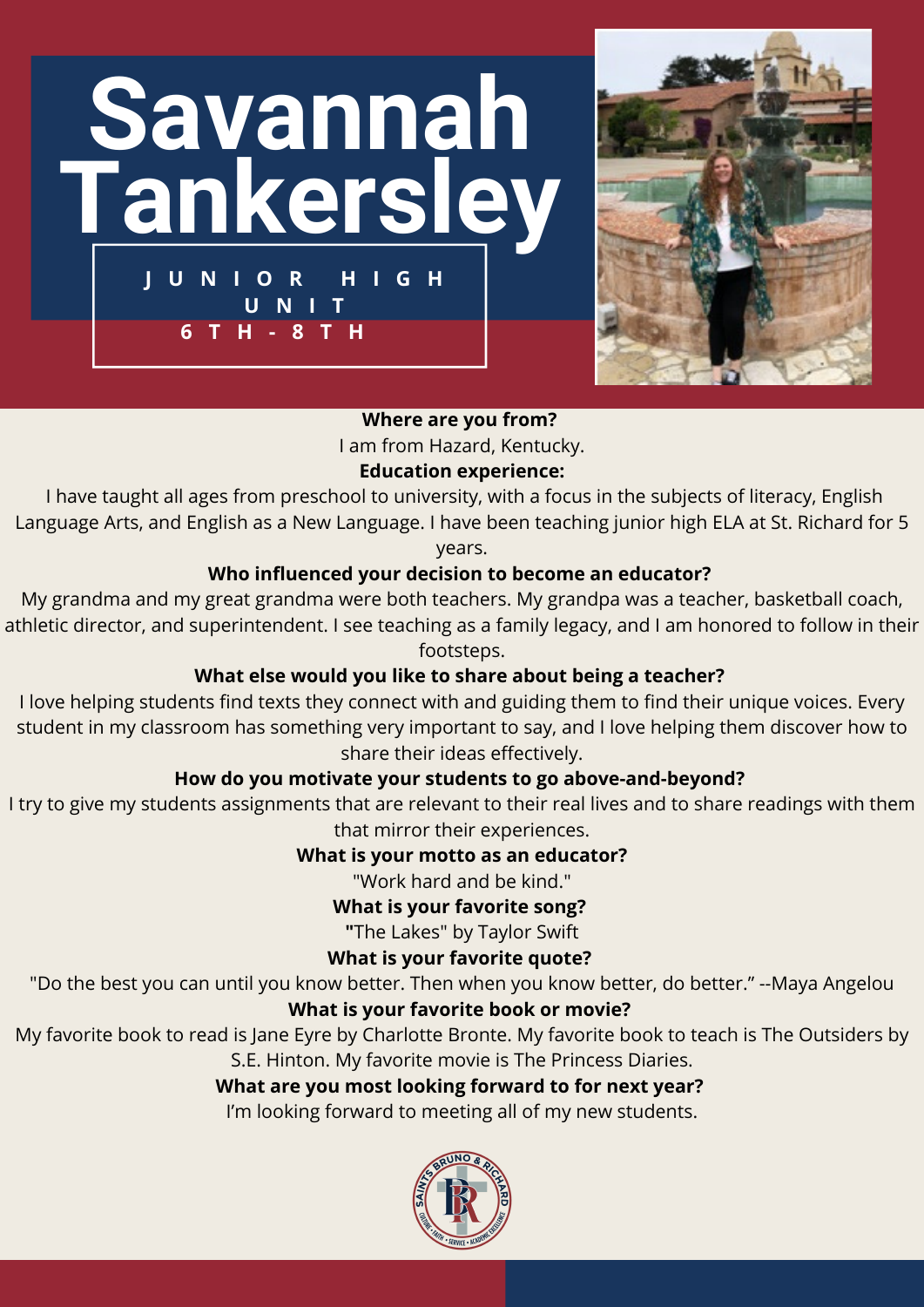



I am from Chicago and have lived in the Archer Heights neighborhood for 40 years **Education experience:**

I received my Bachelor of Science in Education degree from Northern Illinois University in 1981. **Who influenced your decision to become an educator?**

My mother

# **What else would you like to share about being a teacher?**

I don't teach for the paycheck; the rewards I get from teaching can't be quantified by money. **How do you motivate your students to go above-and-beyond?**

Students in my class know that I won't accept less than their best. I constantly encourage them to take pride in their accomplishments and learn from their mistakes. To motivate my students, I try to find real-world connections to what they learn and provide them opportunities to apply problem-solving and critical thinking skills

# **What is your motto as an educator?**

"The best teachers teach from the heart, not from the book."

# **What is your favorite song?**

"What a Wonderful World" by Israel Kamakawiwoʻole

# **What is your favorite quote?**

"Children must be taught HOW to think, not WHAT to think." -Margaret Mead

# **What is your favorite book or movie?**

The Harry Potter Series both the books and movies.

# **What are you most looking forward to for next year?**

Meeting new people and starting a new chapter in my life.